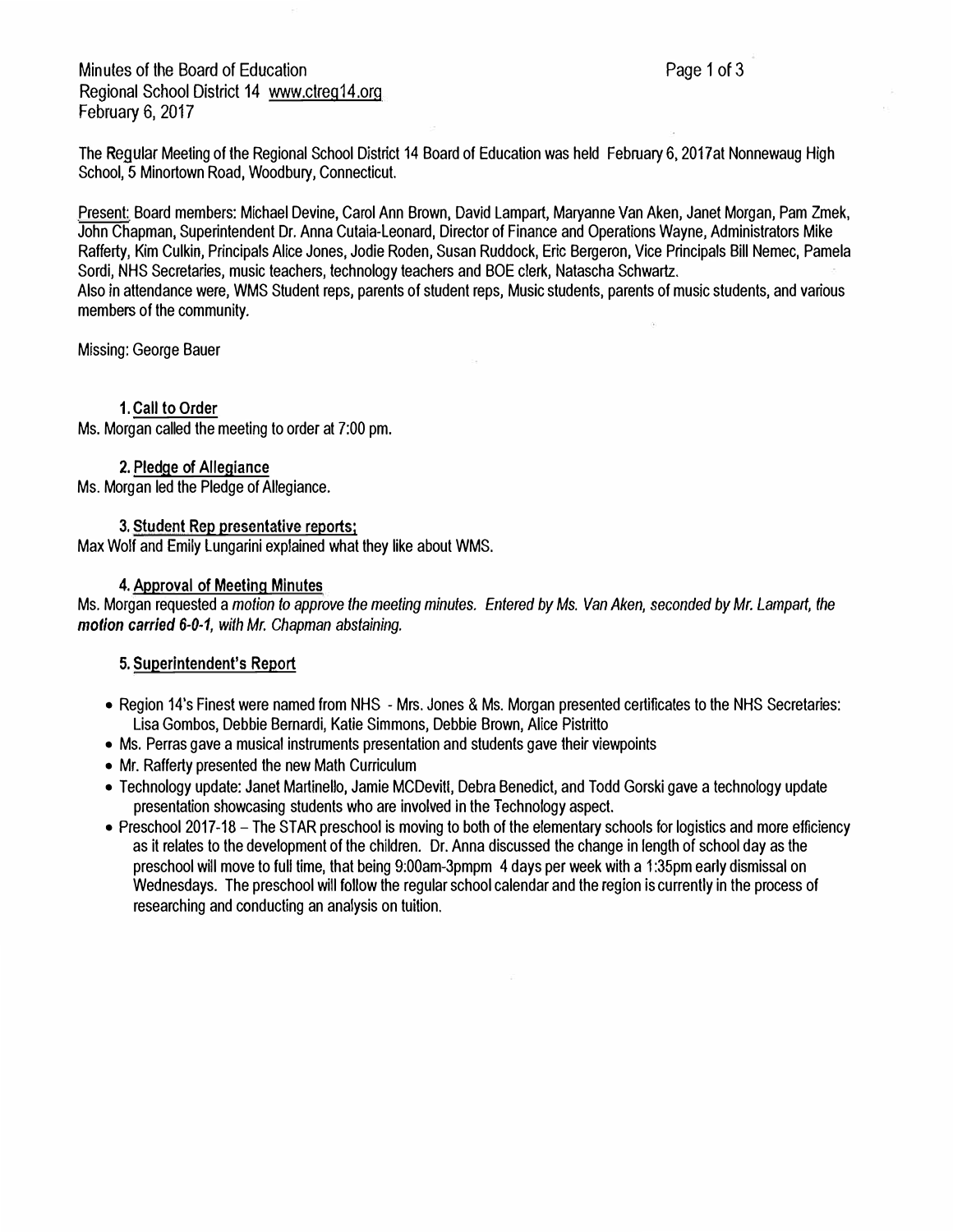# 6. Board Committee Reports

Finance – As Mr. Bauer was not present, an update will be given at the next BOE meeting.

Community Relations - Ms. Zmek updated the BOE regarding the upcoming Community Conversation taking place on February 26, 2017.

Building Committee – Mr. Chapman gave an update regarding the building renovation project. The committee is rolling out the first draft of the phasing plan which will drive a lot of the schedule discussion. The building committee renovation project website is up and running and will be kept as up to date as possible.

Wellness Committee - Dr. Anna gave an update regarding the meeting that was held prior to the BOE meeting. The committee discussed a healthcare plan development for the 2017-18 school year, adopting practices to make things more consistent when it comes to communication with the bus company. The committee also discussed making further modifications to the approved snacks list. The next meeting will be held March 13, 2017.

# 7. Board Chair Comments - none

# 8. Public Comment -

Alicia Lorenzi – Math Teacher NHS for the past 7 years advised the BOE that she will be relocating to another state and expressed her dep gratitude to NHS and the Region for the opportunity to work with such a wonderful group of students and staff.

# 9. New Business

- $A_{\cdot}$ Dr. Anna presented the 2017-18 School Calendar for the first read. The proposed first day of school will be August 30. 2017, January 2, 2018 is being suggested as a day off, and June 13, 2018 is projected as the last day of school. The calendar will be voted on at next BOE meeting.
- В. Ms. Morgan requested a motion to approve the Nonnewaug High School Cheerleading National out-of-state trip to Myrtle Beach, SC. Entered by Ms. Van Aken and seconded by Mr. Lampart, the motion carried unanimously 7-0-0.
- C. Ms. Morgan requested a motion to move into executive session for the purpose of a personnel matter; specifically, the Superintendent's mid-year evaluation. Entered by Ms. Van Aken and seconded by Mr. Lampart, the motion carried unanimously 7-0-0.

The Board entered into executive session at 9:06pm. Ms. Morgan invited Dr. Anna into executive session.

The Board moved out of executive session at 9:36pm. No action was taken.

#### 10. Adjournment

Ms. Van Aken moved to adjourn and seconded by Mr. Chapman. Motion carried unanimously 7-0-0. Meeting was adjourned at 9:36pm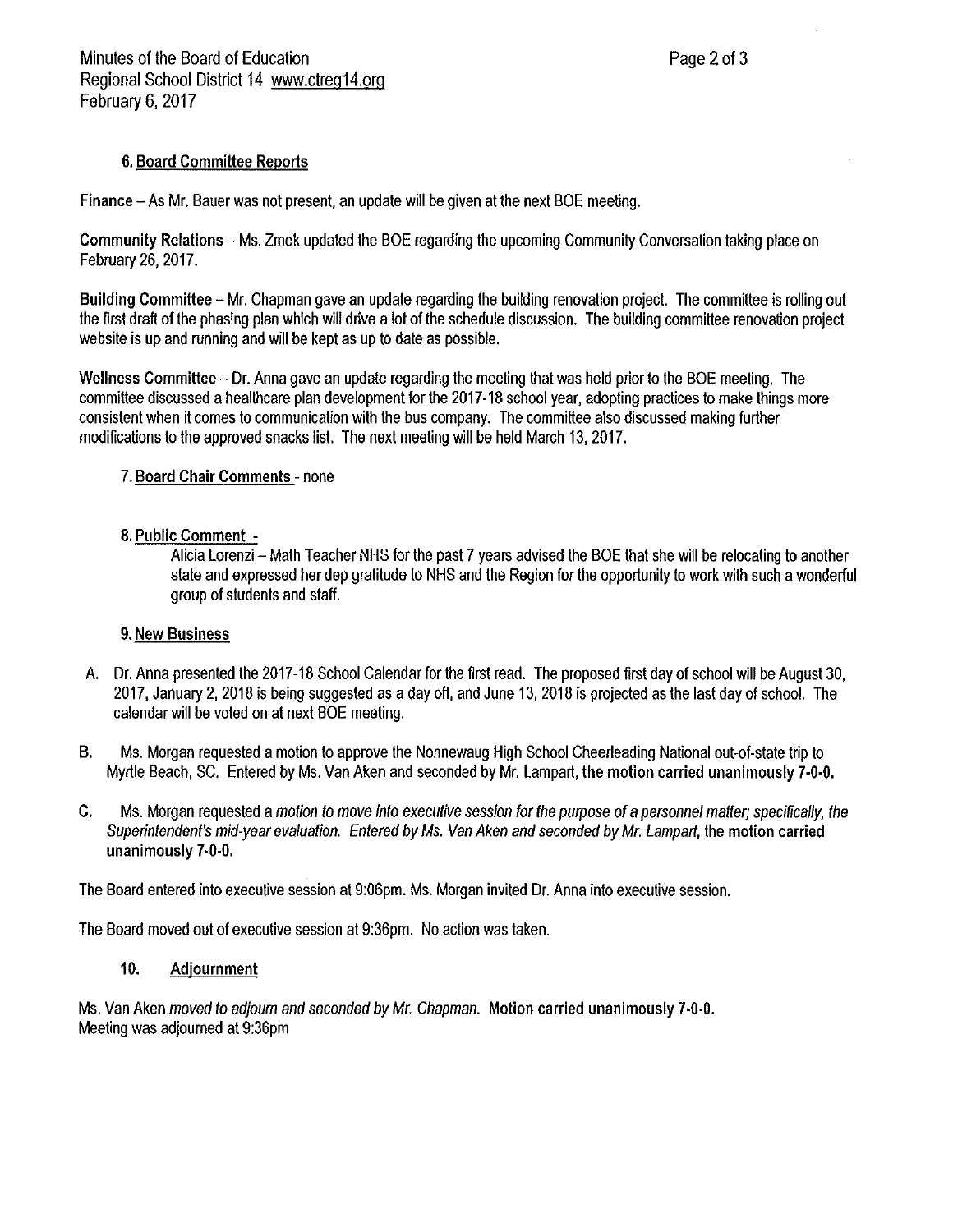Minutes of the Board of Education Regional School District 14 www.ctreg14.org February 6, 2017

#### Future Regular Meetings:

Tuesday, February 21, 2016, Special BOE Meeting, 6:00 p.m., COCR (Scribe training for Community Conversation) Monday, March 6, 2017, Regular BOE Meeting, 7:00 p.m., NHS LMC Monday, March 20, 2017, Regular BOE Meeting, 7:00 p.m., NHS LMC

#### Future Ad Hoc/Special Committee Meetings:

Tuesday, February 7, 2017, Finance/Facilities Committee Meeting, 5:30 p.m., NHS LMC Tuesday, February 7, 2017, Building Committee Meeting, 6:30 p.m., NHS LMC Tuesday, February 21, 2017, Building Committee Meeting, 6:30 p.m., NHS LMC Friday, February 24, 2017, Safe Schools Committee Meeting, 12:00 p.m., COCR Monday, February 28, 2017, Policy Committee Meeting, 5:30 p.m., NHS LMC Monday, March 13, 2017, Wellness Committee Meeting, 3:30 p.m., COCR

Respectfully, Submitted,

Natasena Z Schwartz Regional School District 14 Board Clerk

Recordedand filed subject to Board of Education approval by: Natascha Z. Schwartz, Board Clerk, 2/10/2017